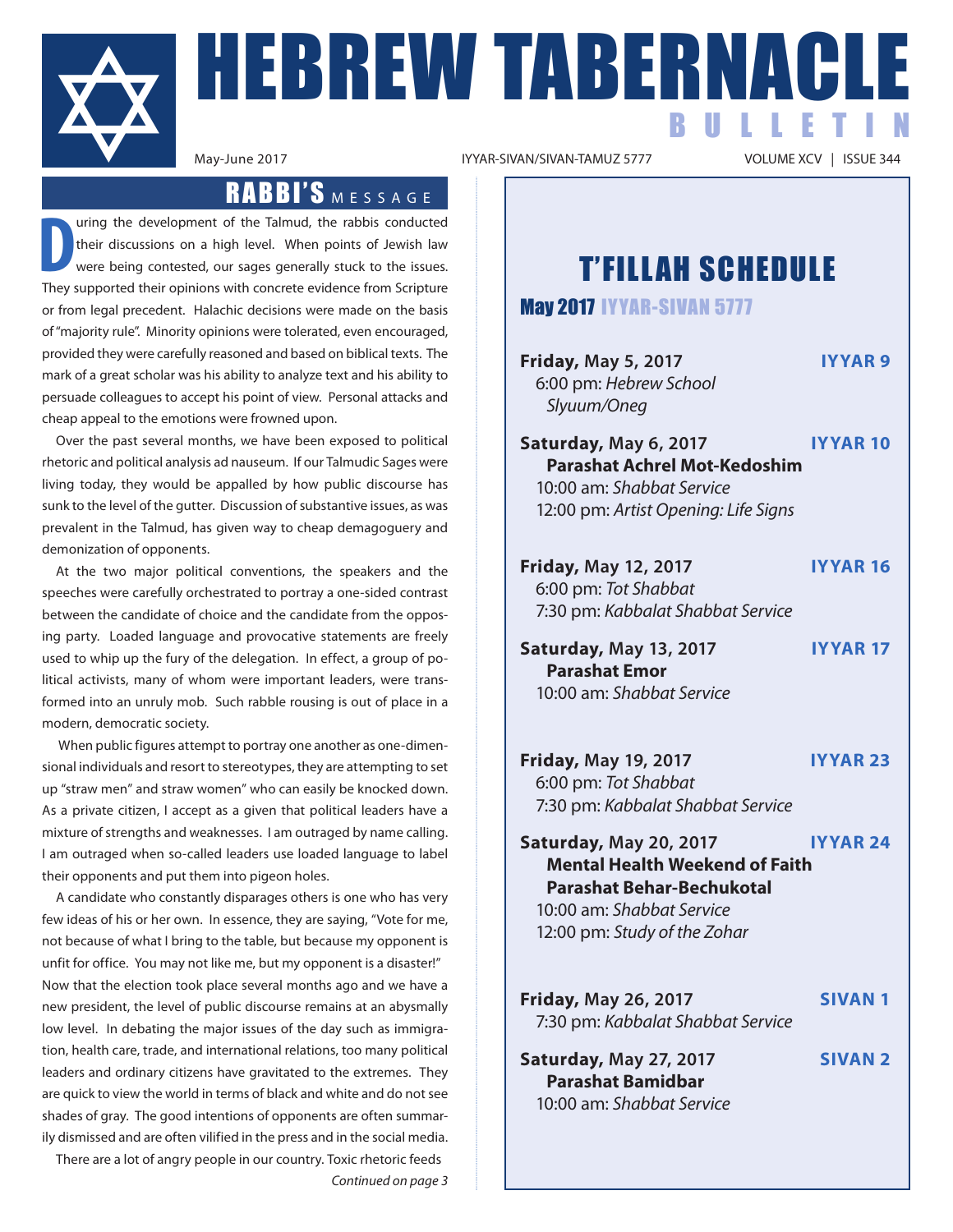

### HEBREW TABERNACLE **CONGREGATION**

*A Liberal Congregation & Progressive Community Center* 

| rebjeff2028@gmail.com                                            |  |  |  |  |  |
|------------------------------------------------------------------|--|--|--|--|--|
|                                                                  |  |  |  |  |  |
|                                                                  |  |  |  |  |  |
|                                                                  |  |  |  |  |  |
|                                                                  |  |  |  |  |  |
| jslcsw@aol.com                                                   |  |  |  |  |  |
|                                                                  |  |  |  |  |  |
| rselig@lycos.com                                                 |  |  |  |  |  |
|                                                                  |  |  |  |  |  |
| mkleinnyc@rcn .com                                               |  |  |  |  |  |
|                                                                  |  |  |  |  |  |
| dennykelk@gmail.com                                              |  |  |  |  |  |
|                                                                  |  |  |  |  |  |
| morent@att.net                                                   |  |  |  |  |  |
|                                                                  |  |  |  |  |  |
| desma.holcomb@gmail.com                                          |  |  |  |  |  |
|                                                                  |  |  |  |  |  |
| susan_gellert@yahoo.com                                          |  |  |  |  |  |
|                                                                  |  |  |  |  |  |
| dianaddouglas@hotmail.com                                        |  |  |  |  |  |
| Richard Ehrenreich  Men's Club President                         |  |  |  |  |  |
| rehrenreichusa@nyc.rr.com                                        |  |  |  |  |  |
|                                                                  |  |  |  |  |  |
| skhspr@gmail.com                                                 |  |  |  |  |  |
|                                                                  |  |  |  |  |  |
| htoffice@nyc.rr.com                                              |  |  |  |  |  |
| htoffice@nyc.rr.com                                              |  |  |  |  |  |
|                                                                  |  |  |  |  |  |
| 347-843-7111                                                     |  |  |  |  |  |
| Youth & Family Committee htoffice@nyc.rr.com                     |  |  |  |  |  |
| Harriet Bailer, Diana Douglas & Regina gradess GoldWing Curators |  |  |  |  |  |
| EHBailer@aol.com;dianaddouglas@hotmail.com;                      |  |  |  |  |  |
| ReginaG99@gmail.com                                              |  |  |  |  |  |
|                                                                  |  |  |  |  |  |

Web address: *www.hebrewtabernacle.org* W Published bi-monthly by the Hebrew Tabernacle of Washington Heights 551 Fort Washington Ave. New York, NY 10033-1908 a member of the union for Reform Judaism

### Deadline for inclusion in the July-August Bulletin is June 12th

material received after that date will be held until the September-October 2017 issue. *htoffice@nyc.rr.com*

### T'FILLAH SCHEDULE

### June 2017 SIVAN-TAMUZ 5777

| <b>Friday, June 2, 2017</b><br>7:30 pm: Kabbalat Shabbat Service                                                                               | <b>SIVAN 8</b>  |
|------------------------------------------------------------------------------------------------------------------------------------------------|-----------------|
| Saturday, June 3, 2017<br><b>Parashat Nasso</b><br>10:00 am: FTJC Sanctuary JS Bar Mitzvah<br>12:00 pm: JS Bar Mitzvah Luncheon<br>Social Hall | <b>SIVAN 9</b>  |
| Friday, June 9, 2017<br>7:30 pm: Kabbalat Shabbat Service                                                                                      | <b>SIVAN 15</b> |
| Saturday, June 10, 2017<br><b>Parashat Beha'alotcha</b><br>10:00 am: Shabbat Service                                                           | <b>SIVAN 16</b> |
| <b>Friday, June 16, 2017</b><br>7:30 pm: Kabbalat Shabbat Service                                                                              | <b>SIVAN 22</b> |
| Saturday, June 17, 2017<br><b>Parashat Sh'lach</b><br>10:00 am: Shabbat Service                                                                | <b>SIVAN 23</b> |
| <b>Friday, June 23, 2017</b><br>7:30 pm: Kabbalat Shabbat Service                                                                              | <b>SIVAN 29</b> |
| Saturday, June 24, 2017<br><b>Parashat Korach</b><br><b>Rosh Chodesh Tamuz</b><br>10:00 am: Shabbat Service                                    | <b>SIVAN 30</b> |
| <b>Friday, June 30, 2017</b><br>7:30 pm: Kabbalat Shabbat Service                                                                              | <b>TAMUZ 6</b>  |
|                                                                                                                                                |                 |
|                                                                                                                                                |                 |
|                                                                                                                                                |                 |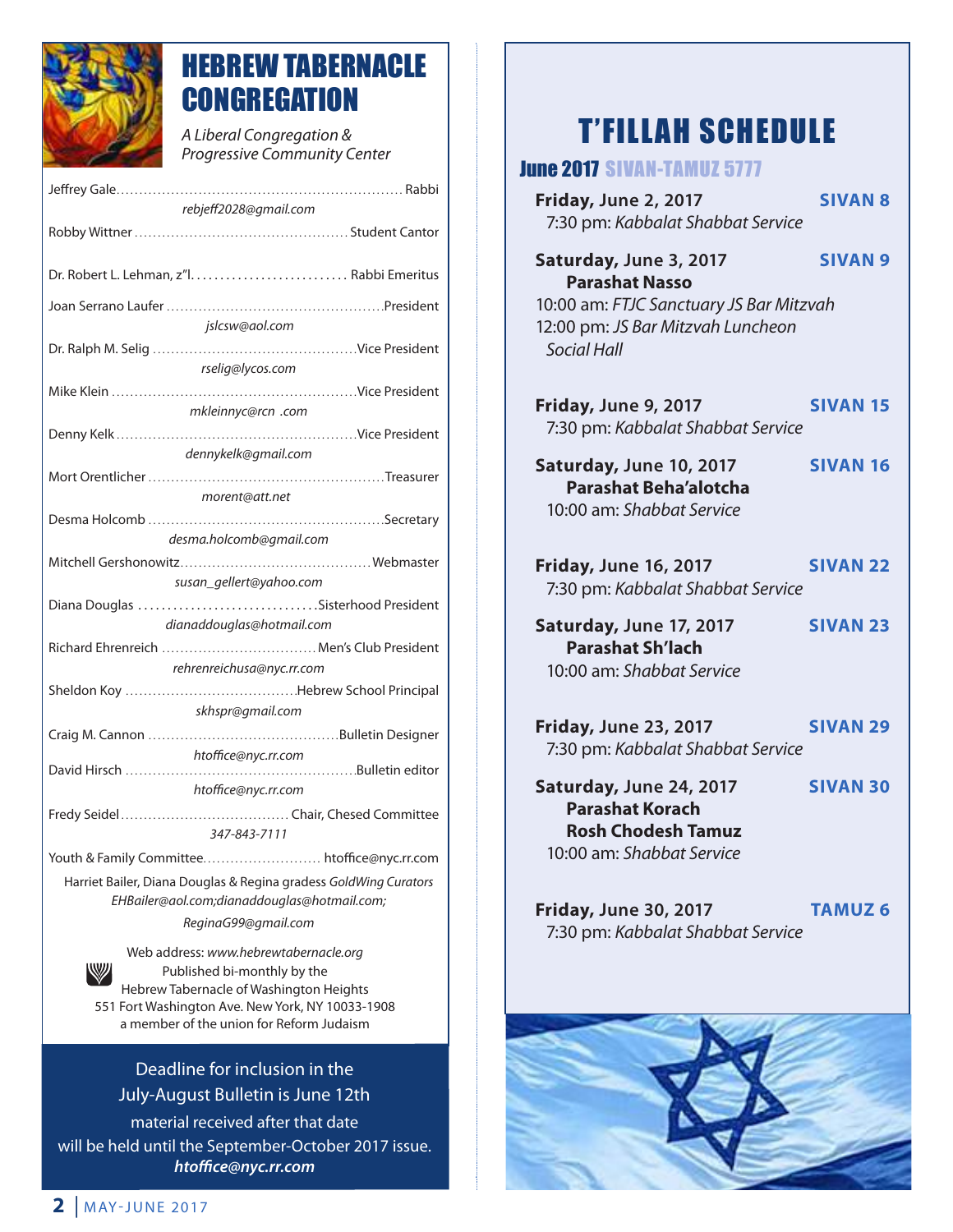### RABBI'S Message

#### *Continued from page 1*

upon anger and fear. It incites mobs and often provokes violence. It rarely offers constructive solutions and invariably paralyzes social progress. What is needed in the twenty first century are positive messages which offer optimism and hope. What is needed are encouraging words which provide a wholesome environment for positive change. As Michelle Obama wisely put it at the Democratic National Convention, Americans do not stoop to the level of a bully. "When they go low, we go high."

 America has the oldest Constitution in the world. The notion that all people are created equal and are endowed by their Creator with three unalienable rights: life, liberty, and the pursuit of happiness, has fired the imagination of our friends around the globe. Our world view has conquered the deadly ideologies of despotism, fascism, and communism. However, unless we dramatically raise the level of public discourse and stop feeding on the frustration of so many American citizens, our country will end up by making a shameful conquest of itself.

 In Judaism, words matter. Abuse of language, whether it appears in print, delivered in public, or transmitted through social media, represents a lack of regard for the gift of speech. Abuse of language destroys human lives, nurtures mob psychology, and even threatens world peace. Abuse of language is the mark of a jaundiced person who looks for the worst and exploits the worst in others.

 As a former High School debater, I was taught to respect the views of my opponents. Even though I believed my view to be the correct one, their intentions were beyond reproach. If I used the tactics that were used during the presidential debates, it would have been grounds for automatic disqualification.

 As Jews, we must use the gift of speech for constructive, rather than destructive purposes. By using words that help rather than words that hurt, we can rise above pettiness and become generous in spirit. When we recite the prayer, "keep my tongue from speaking evil", we might also ask the Almighty, "Grant me the power to see the best, not the worst, in all my fellow creatures."

## Remember the Hebrew Tabernacle with a bequest.

Give a gift for generations to come and be remembered forever





### **SUBSCRIBE TO THE BULLETIN!!** Dear Hebrew Tabernacle Members,

 You are receiving this edition of the Bulletin electronically unless we have received a request to send a hard copy through the mail. If you would like to receive a hard copy, we ask that you subscribe by sending a \$5 contribution to The Bulletin Fund (if you have not already done so). We also ask that you consider contributing to The Hebrew School Scholarship Fund and the Senior Citizens Support Fund. Please make checks out to Hebrew Tabernacle and write the name of the Fund in the Memo line.

*Thanks for your support!!*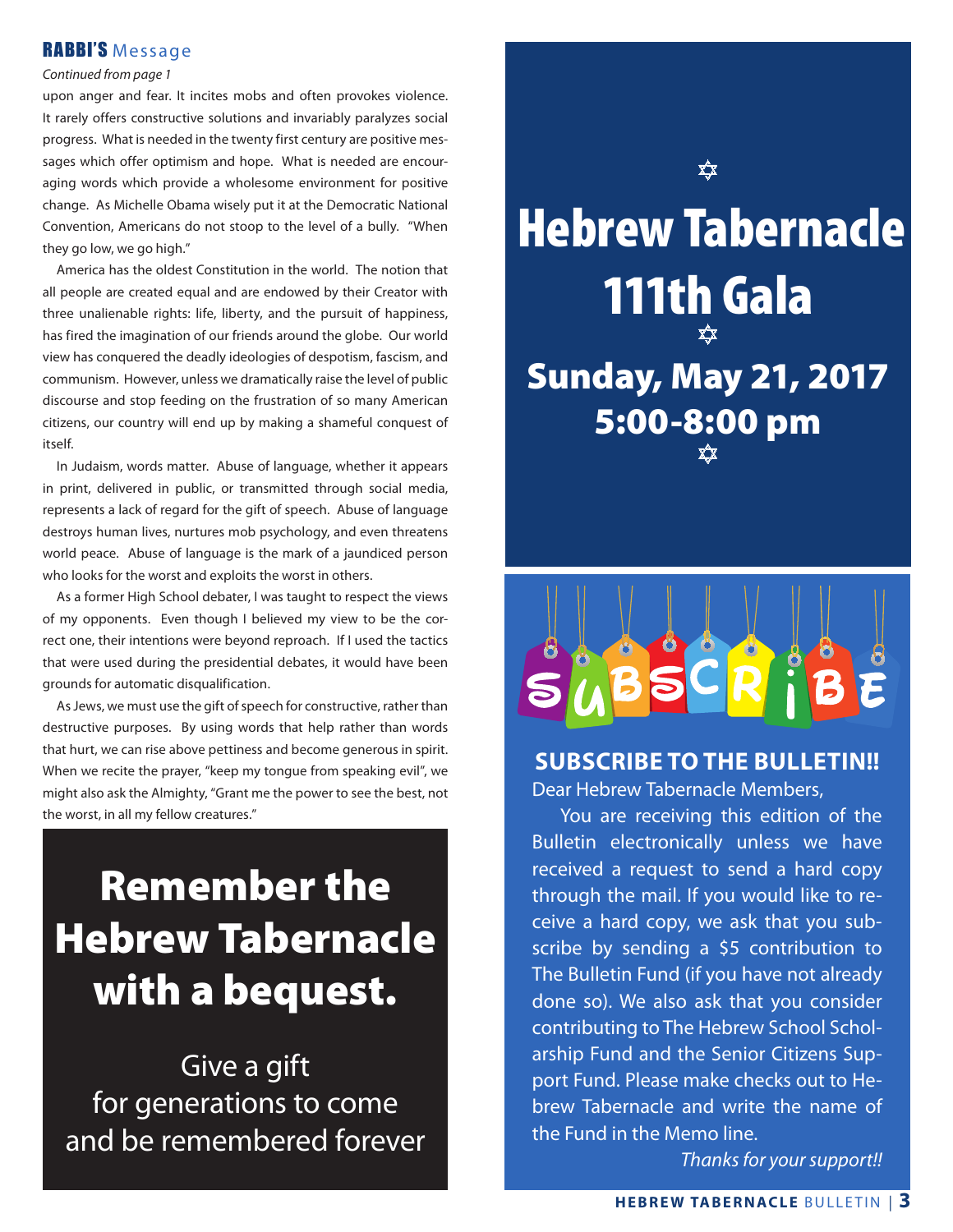# **THANK YOU**

### **WE GRATEFULLY ACKNOWLEDGE THESE RECENT CONTRIBUTIONS:**

### **BULLETIN FUND**

*received a donation from…*

### **CLERGY ASSIST FUND**

*received a donation from…*

### **GENERAL FUND**

*received a donation from…*

**GENERAL FUND – MISC.**

*received a donation from…* Mrs. Harriet Bailer General Fund Donation

Samuel & Marcia Danish Donation to defray the cost of mailing the Bulletin

 $2 \Delta 2 \Delta \sqrt{\pi N}$ 

 Hebrew Tabernacle Sisterhood Assists to cover clergy payroll costs - February 2017 Hebrew Tabernacle Sisterhood **Assists to cover clergy payroll costs - March 2017** Assists to cover clergy payroll costs - March 2017

Mrs. Harriet Bailer **In memory of the Yahrzeit of Eve Greenberg** In memory of the Yahrzeit of Eve Greenberg Helen Blumenthal In memory of the Yahrzeit of Ruth Rosenthal Bernard R. Crystal In memory of the Yahrzeit of Harry Crystal Nina Edwards In memory of the Yahrzeits of Donald Edwards and Lore Emanuel Harry and Liese B. Fischer **In memory of the Yahrzeits of Moritz and Lydia Einstein** Barry & Irene Gilbert **In memory of the Yahrzeit of Nathan Maier** In memory of the Yahrzeit of Nathan Maier Barbara Gonzo In memory of the Yahrzeit of Irene Danziger Barbara Gonzo In memory of the Yahrzeit of Ruth Krautman Mark & Rita Hamburgh In memory of the Yahrzeit of Traude Hamburgh Mark & Rita Hamburgh In memory of the Yahrzeit of Salo Hamburgh Mark & Rita Hamburgh In memory of the Yahrzeit of Rivka Zemet Ruth Heuberger In memory of the Yahrzeit of Bernard Weissman Allen Hirsch In memory of the Yahrzeit of Helen Hirsch Rolf Hoexter **In memory of the Yahrzeits of Anne and Frederic Hoexter** In memory of the Yahrzeits of Anne and Frederic Hoexter Carolyn Lee Kohlman In memory of the Yahrzeits of Emma Norman and Herman Kohlman Helga Kramarsky In memory of the Yahrzeit of Thilla Suessel Michael Kruk **In memory of the Yahrzeit of Ariel Kruk** In memory of the Yahrzeit of Ariel Kruk Michael Melzer In memory of the Yahrzeit of Joseph Melzer Ellen Oppenheimer In memory of the Yahrzeit of Julius Katzenstein Edward Schachter In memory of the Yahrzeits of Simon and Leo Schachter Yona & Stanley Schloss In memory of the Yahrzeit of Sol and Martha Light Louis & Sylvia Alice Schulman **In Markow Common In memory of the Yahrzeits of Ruth Wolf Ehlich and**  Gunther Ehrlich Gary & Miriam Lacob Stix In memory of the Yahrzeit of David Lacob Vicki Tobar In memory of the Yahrzeit of Hans David Tobar Pauline Ungar **In memory of the Yahrzeit of Fred Hamburger** In memory of the Yahrzeit of Fred Hamburger Dr. Ruth Westheimer **In memory of the Yahrzeits of Max Hanauer**, Manfred Westheimer, Irma & Julius Siegel, Pauline & Moses Hanauer, Selma Siegel, Else Westheimer

Gerald Zobel **In memory of the Yahrzeit of Max Zobel**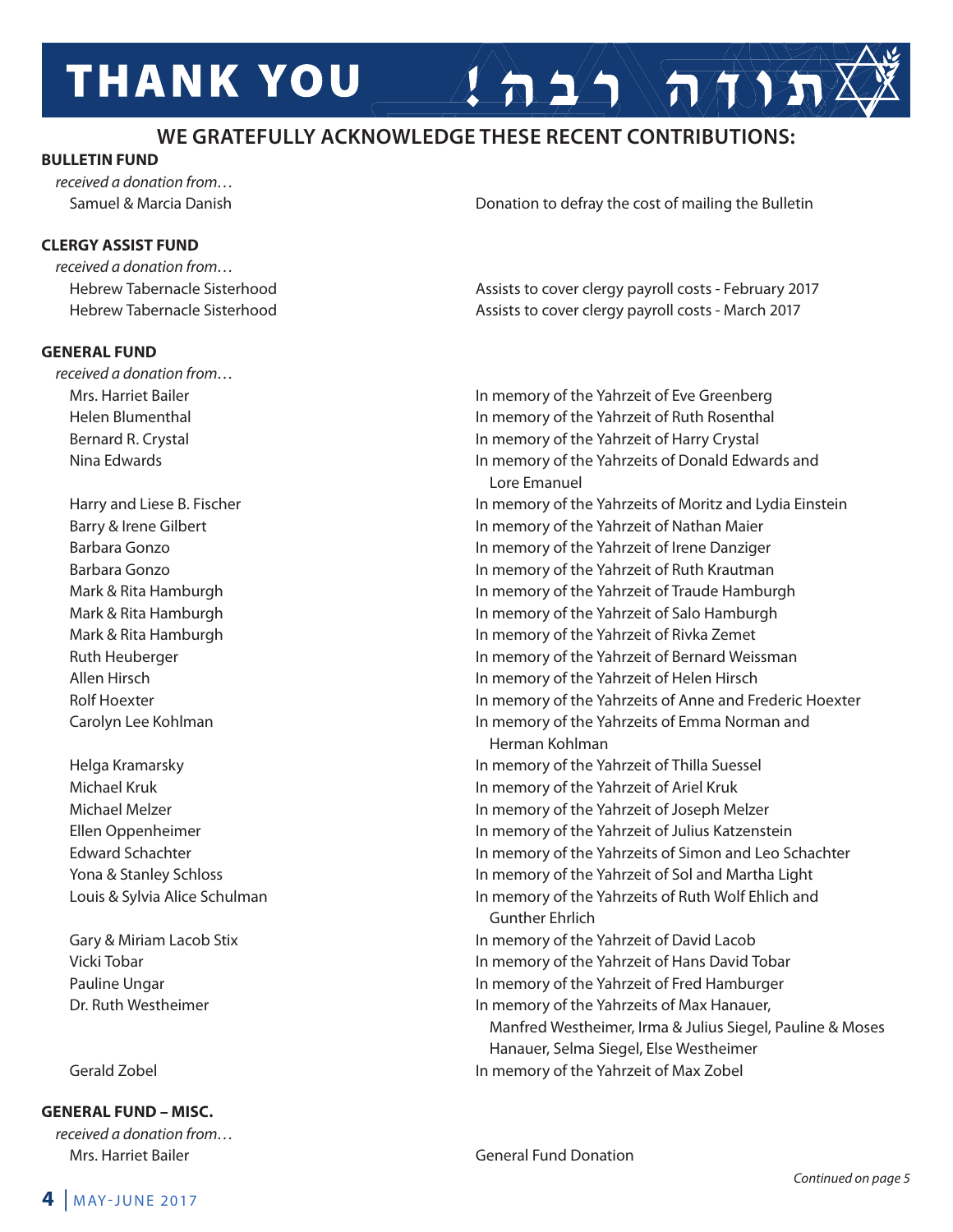# **THANK YOU**

### **DONATIONS**

*Continued from page 4*

### **HEBREW SCHOOL SCHOLARSHIP FUND**

*received a donation from…*

### **SEDER FUND**

*received a donation from…*

### **TOT SHABBAT PROGRAM**

*received a donation from…*

### **THE HEBREW SCHOOLS HS EVENTS/FUND RAISERS**

### **Candy Sales (Passover chocolates sales)**

*received a donation from…* Luciano Del & Elizabethann La Grange Bufalo Passover chocolates sales Hilde Cytryn Passover chocolates sales Larry & Eileen Scigliano Cytryn **Passover chocolates sales**  Lorna Fenenbock Passover chocolates sales Desma Holcomb & Miriam Frank Passover chocolates sales RoseAnn & George Hermann **Passover chocolates sales**  Denny Chern Kelk Passover chocolates sales Michael & Melanie Klein **Passover chocolates sales** Passover chocolates sales Michael & Melanie Klein **Passover chocolates sales** Passover chocolates sales Matthew & Amy Nathanson Morgan **Passover chocolates sales** Meredith & Joshua Rubin **Passover chocolates sales**  Joseph & Eva Trimble Passover chocolates sales Joan Warner Passover chocolates sales Benjamin & Beverly Weiner **Passover chocolates sales** David & Melanie Weinraub Passover chocolates sales

Edoardo Bellando **General Fund Donation** Evan & Brooke Grove General Fund Donation

Rita Leopold **HS/HHS Scholarship Fund** 

 Laura Altschuler Contribution to support the annual community Seder. Christopher & Patricia Hametz Berner Contribution to support the annual community Seder. Bernard R. Crystal **Contribution is a contribution** to support the annual community Seder. Eileen Scigliano & Larry Cytryn Contribution to support the annual community Seder. Diana Douglas Contribution to support the annual community Seder. Edith Strauss Goldsmith Contribution to support the annual community Seder. Jacques Hirschler **Contribution to support the annual community Seder.**  Joseph & Joan Serrano Laufer Contribution to support the annual community Seder. Rita Rosenthal Contribution to support the annual community Seder.

 $\left( \left. \right. \right. \left. \right)$   $\left( \left. \right. \right. \left. \left. \right)$ 

 Diane & Richard Dragan TOT Shabbat Program Fund Various TOT Shabbat Program Fund Various TOT Shabbat Program Fund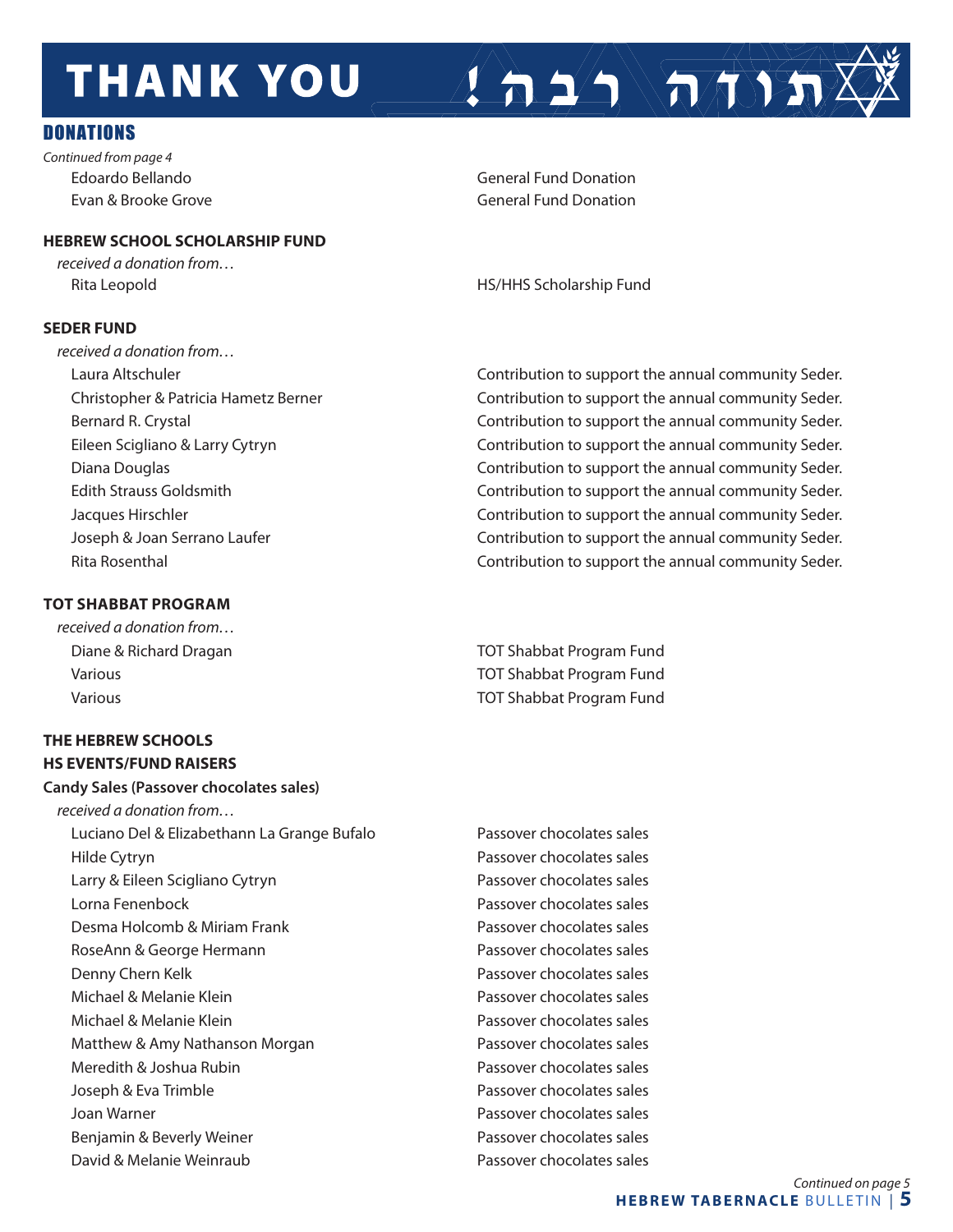# **THANK YOU**

### **DONATIONS**

*Continued from page 4* **CHAI FOR A PIE (Chai for pie)** *received a donation from…* Denny Chern Kelk Chai for a Pie Donation Joseph & Joan Serrano Laufer Chai for a Pie Donation

### **PURIM CARNIVAL**

*received a donation from…* Various Purim Carnival

### **MISHLOACH MANOT**

*received a donation from…* Mrs. Harriet Bailer Mishloach Manot Donation Helen Blumenthal Mishloach Manot Donation Tara Collins & Joel Levin Mishloach Manot Donation Bernard R. Crystal Mishloach Manot Donation Andrew & Paula Loscocco DaSilva Mishloach Manot Donation Cari Fershing **Mishloach Manot Donation** Desma Holcomb & Miriam Frank Mishloach Manot Donation Mitchell & Susan Gellert Gershonowitz **Mishloach Manot Donation**  Mark & Rita Hamburgh Mishloach Manot Donation Hebrew Tabernacle Principal's Discretionary Fund Mishloach Manot Donation Rose Ann & George Hermann **Mishloach Manot Donation** Aliza Holtz **Mishloach Manot Donation** Sheldon Koy **Mishloach Manot Donation** Mishloach Manot Donation Joseph & Joan Serrano Laufer **Mishloach Manot Donation** Rita Rosenthal **Mishloach Manot Donation**  Monica Roth Mishloach Manot Donation Jane Schwenger **Mishloach Manot Donation** Mishloach Manot Donation David & Melanie Weinraub Mishloach Manot Donation

 $\sum_{i=1}^n \sum_{j=1}^n$ 



### **The Armin and Estelle Gold Wing in the Hebrew Tabernacle**

**551 Fort Washington Ave, at 185 Street New York, New York 10033**

### **- FREE ADMISSION -**

Open M, W, F 11 am to 4 pm •

Call 212-568-8304 for additional times or http://www.hebrewtabernacle.org.

*Directions: "A" train to 181 Street- Use the elevator at the 184 Street exit up to Fort Washington Avenue. Buses – M 4 and M 98*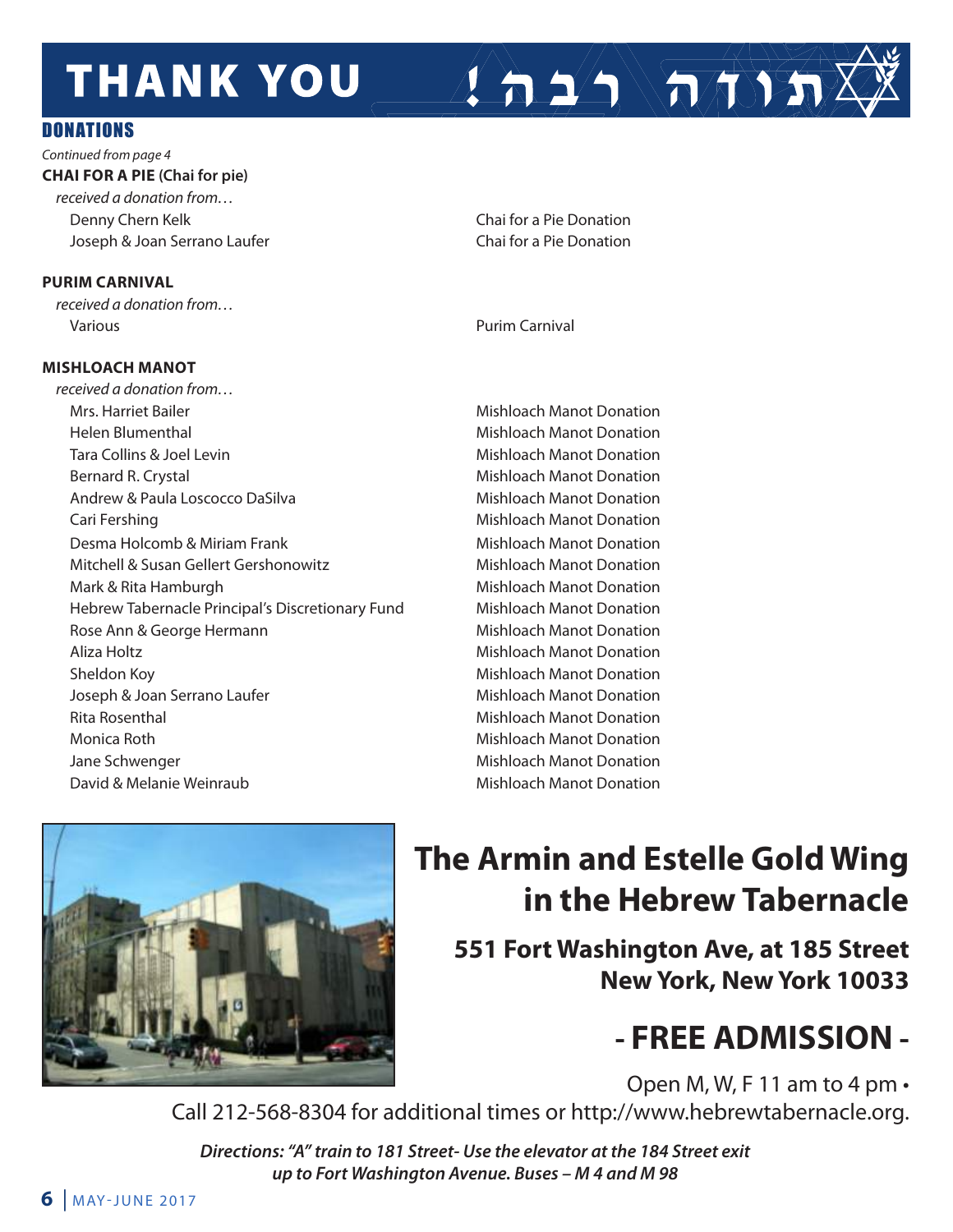**THE HEBREW TABERNACLE'S ARMIN AND ESTELLE GOLD WING GALLERY PRESENTS**

# LI F E SI G N S

NORTHERN MANHATTAN'S NURTURING NATURE

EXHIBIT MAY 6 TO JUNE 28

ARTISTS' OPENING RECEPTION

### **SATURDAY** MAY 6, 12PM\*

FEATURING PHOTOGRAPHY BY

### ADAM STOLTMAN KERRIE SANSKY CRISTOBAL VIVAR

551 FORT WASHINGTON AVE AT 185TH ST, NEW YORK, NY 10033 HEBREWTABERNACLE.ORG 212-568-8304 ADMISSION: FREE GALLERY HOURS: M, W, F 9:30-5 \*SABBATH SERVICES SATURDAY MAY 6TH 10 AM - ALL INVITED

PRODUCED BY

**CN** CONSERVANCY NORTH

**MADE POSSIBLE BY A GRANT FROM THE HUDSON ESTUARY PROGRAM AND CONTRIBUTIONS FROM FRIENDS OF INWOOD HILL PARK, NEW YORK RESTORATION PROJECT, MANHATTAN WETLANDS AND WILDLIFE ASSOCIATION.**



- BARUCH SPINOZA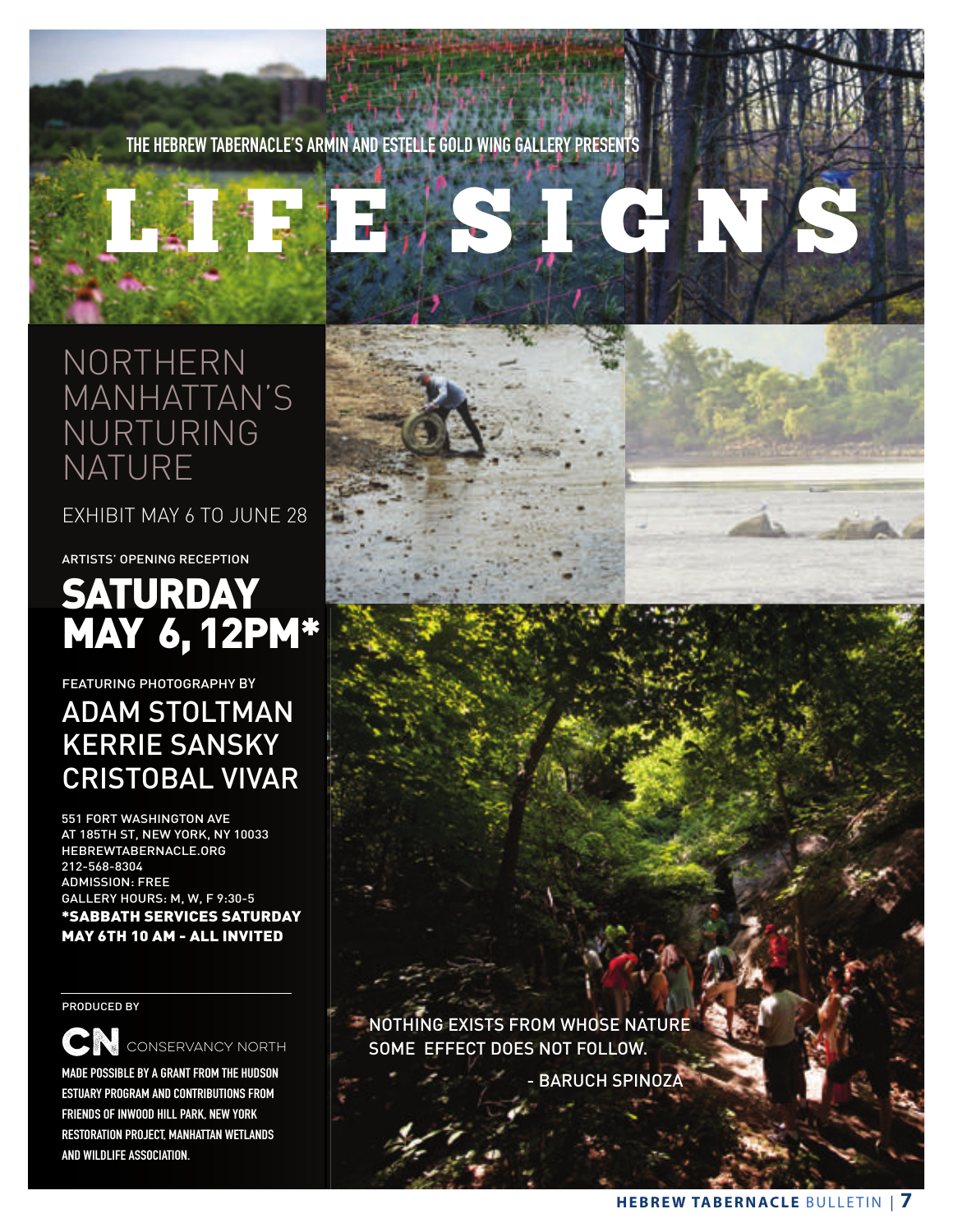#### **IN MEMORIAM**

In grateful memory of the departed whose names are taken from the records of Hebrew tabernacle and Beth am and which appear on a separate weekly Yahrzeit list. It is our minhag to read Yahrzeit names at the Shabbat services following the date. **If you would like a name read, please call the office in the preceding week**.

#### **YAHRZEIT LIST**

**April 30 – May 6, 2017**

Moses Barth Julius Baum Karl Baum Max Buchdahl Harry Donish Rev. Max Ehrenberg Georg Feibel Max E. Fischler Judith Frank Lina Friedmann Siegfried Gold Trude Goldsmith Tilde Gruenebaum Louis Gutmann Albert Heilbronn Siegfried Herrmann Alice Hoexter Judge Charles Horowitz Allison Krause Mildred Kutell Ray Lewis Renate C. Maas Herbert Marcus Kathe Marcus Sessy Mayer Jeff Miller Zacharias Mode Lorraine Fay Myerson-Anderson Bertha Pels Max Regensburger Jonas Leib Rosner Elise Rothschild John Rubino Sandy Scheuer Bill Schroeder Dr. Hugo Schutz Toni Simon Fred Stacy Max Stadthagen Minna Steinberg Kurt Stern Annie Stiefel

Sally Stiefel Bertha Strauss Ray Weigert Judit Wolff

**May 7 – 13** Amy Breth David Davis Margaret Falk Moritz Felsenthal Mary Katz Frankel Julius Gabriel Roberta Maxine Gold Franziska Goldstrom Minnie Goldwater Jenny Hamburger Solomon Hamburger Salomon Heiman Ludwig Hertz Ida Herz Elsie Hess Flora Himmelweit Robert Hoffman Kurt Levi Moshe Levin Isaac Linden John J. Loebmann Ida Marx Max Michel Doris Weisberg Naftulin Julius Oettinger Babette Oppenheimer Joel Rosenbaum Erna Rubel Leopold Rubel Johanna Schueller Leonore Schulz Ross Secunda Maurice Silverstein Rose Solow Helen Sommer Leah Sommers Ludwig Steinmetz Adolph Stern

Hilde Stern Joan Stern Ruth Strauss Amelia Wallach Anna Weigert Sophie S. Weill Irene Rebecca Weiss Jean Wolf

#### **May 14 – 20**

Gunther Baum Dr. George Benson Walter Berliner Theresa Cohen Fred F. Duhan Irwin Stutz Ebel Bertha Feist Sarah Fox Willi Frenkel Julius Friedman Isolde Froehlich Henry Fromm Dorothy Gabriel Louis Gottfried Israel Grinstein Gertrude Haas Hilda Hamburger Emanuel Horowitz Adolph House Josef Israel Dr. Benno Kastan Paul Klopfer Albert Knoepfler Dora Kohon Rolf Kramme Minnie G. Lessler Annie Leysersohn John Loscocco Catherine Mable Samuel Marshall Della Michael Helen Morris Dorothy Oppenheimer Sally Pollack Fred Popper Alfred Regensburger Harry Rothschild Edith Rubino Lotte Samuel Albert Schaye

Kurt Schiftan Ilse Schloss Rose Seaman Mildred Shultz Richard Sternheimer Miriam Ullman Alex Weinheim Olga Wellisch Lina Wolf Ruth Zizmor

**May 21 – 27**

Berthold Adler Lily Bielitz Howard Russell Bloom Irving Blumenkranz Helena Brandis Jacob Cohen Leo David Martha Ehrmann Nanny Eichenberg Sylvia Fein Hansi Fraenkel Suzanne Hirsch Galimir Abraham J. Golieb Alma Gutman Ann Hamburger Loucele Horowitz Gussie Israel Jules Jacobs Samuel Jacobson Ellen Kahn Fred Kaumheimer Henry C. Kellman Jacob Klopfer Benno Korpner Clara Gerda Kronenberger Herbert Lehmann Gerd Leven Martin Levin Abraham Levy Erika Levy Lilly Levy David Lomnitz Pauline Lubetzky Paul Marx Harry Metz Elaine Neuburger Eva Neufeld Continued on page 9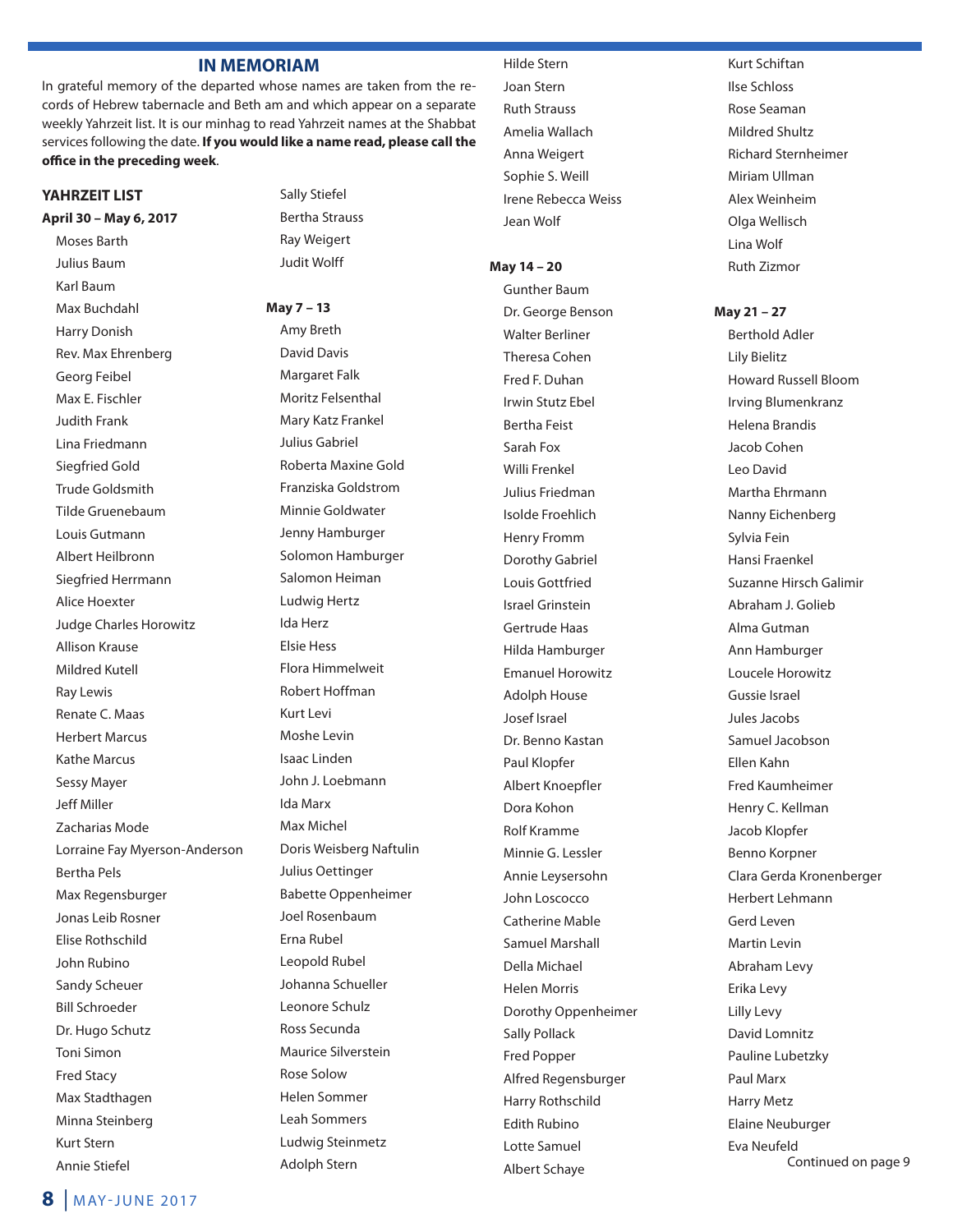#### **YAHRZEIT LIST**

*Continued from page 9* Helene Ochs Helen Reiner Ernst Riess Walter Riess Hannah Rosen Jesse Rothschild Richard Schorsch Lotte Schwarzschild Jean Stern Rita Stern Clarence H. Teller Maier Uhlfelder Herman Wallstein Trude Lorch Weinberg Marion Weindling Birdie Wohlgemuth

#### **May 28 – June 3**

Alfred Adam Arthur Anschel Ida Baer Else Bloch Benjamin Blum Dora Dahlberg Alice Federmann Johanna Frank Fred Fried Hilde Goldstrom Morris Imbrey Fred M. Kulb Henry Lauer Elsie Lazarus Gerta Levy Sylvia Marcus Simon Marx Max Mayer Hilde Neugass Justin Neumann Dr. Eric Allen Nordlinger Annie Oberst Iwan Pels Auguste Pomper Dr. Bruno Reinemund Margot Reis Sigmund Rosenberg Max Rosenzveig Melie Roth Eva Rothschild

Harold Salmon Joseph C. Samuels Arno Saul Rose Schachter Leo Schiff Moses Schott Maurice Silver Larry Steiner Ilse Stern Dr. Eric Stoerger Carrie L. Straus Erich Suran Louis Wiersch Adele Wolf Rosa Moritz Wolf Berthold Wolff

#### **June 4 – 10**

Elizabeth Alexander Maya Altshuler Sophia Arndt Mina Blum Max Blumenthal Morris Dessauer Julius Erle Fred Fels Gertrud Frank Nathan Gordon Ruth Grunewald Henny Hamburger Fred Hamlet Jacob Jacob Celia Klein Alice Koppel Richard Kracko Lena Levy Robert Alan Levy Robert Ward Levy 1st Lt. Herbert Jos. Marks Fritz Marso Leopold Maxamin George Meseritz Anna P. Meyers Fannie Mode Belle Nadelman William Nadelman Sophie Ottenheimer Norbert Pollack Lilly Popper Ilse Reinemund

Benjamin Salinger Benjamin Schachter Berta Schachter Julia Schwarzbaum David Silverman Emil Simon Artie Stanford Rosa Stiefel Emma Strauss Eli Swidler Leonard Teller Sallie Teller Gretel Thalheimer Joan Toggitt Caroline Ullmann

#### **June 11 – 17**

Joseph Richard Baschkopf Jacob Benwitt Gerda Berlin Beatrice Bernstein Henrietta Boehm Samuel Charig Augusta Collin Alfred B. Cornell Rose Dominic Lawrence Roger Elliot Sophie Freimark Karl Friedman Sally Glauber Nelly Goldschmidt Susi Grunfeld James Haines Rosa Heimann Lore Hertz Curt Herz Caroline Herzog Charlotte Hesse Lore Kadden Gertrude Katz Rabbi Dr. Robert L. Lehman Eugenie Levite Matvei Magasiner Anna Marx Ilse Mayer Dora Meyer Nathan Morgenroth Herta Nathan Charles Ockun Esther Pepper

Adele Polak Julius Roos Martin Rosenfeld Martha Schlesinger Erna Speier Frieda Uhlfelder August Wolf Irene Wolf

#### **June 18 – 24**

Lothar Adler Alfred Altstaedter Herbert Austern Elli Baer Anna Balicera Claire Biermann Artur Bodenheimer Fred Brinitzer Bess Briskie Louis Brunngesser John Coster Theresa Diamant Harry Dlugatch Peter I. Engelhart Alan M. Freedman Martha Freudenberger Joseph Gold Isidore Greenberg Caroline Gretzer Isaac Carl Heidenheimer Rosel Herz Frederic Hirsch Esther Horowitz Augusta Jacobs Gerda Jakobsberg Julius Kahn Auguste Kastan Max Kleinbaum Ellen Leipzig Harry Major Kurt Marchfeld Mark Martinez Alfred Mendel Toni Meyer Samuel Nemlich Max Salomon Regina Salomon Ernest Schlein Sara Schonholtz Rosa Selinger Continued on page 10

### **HEBREW TABERNACLE** BULLETIN | **9**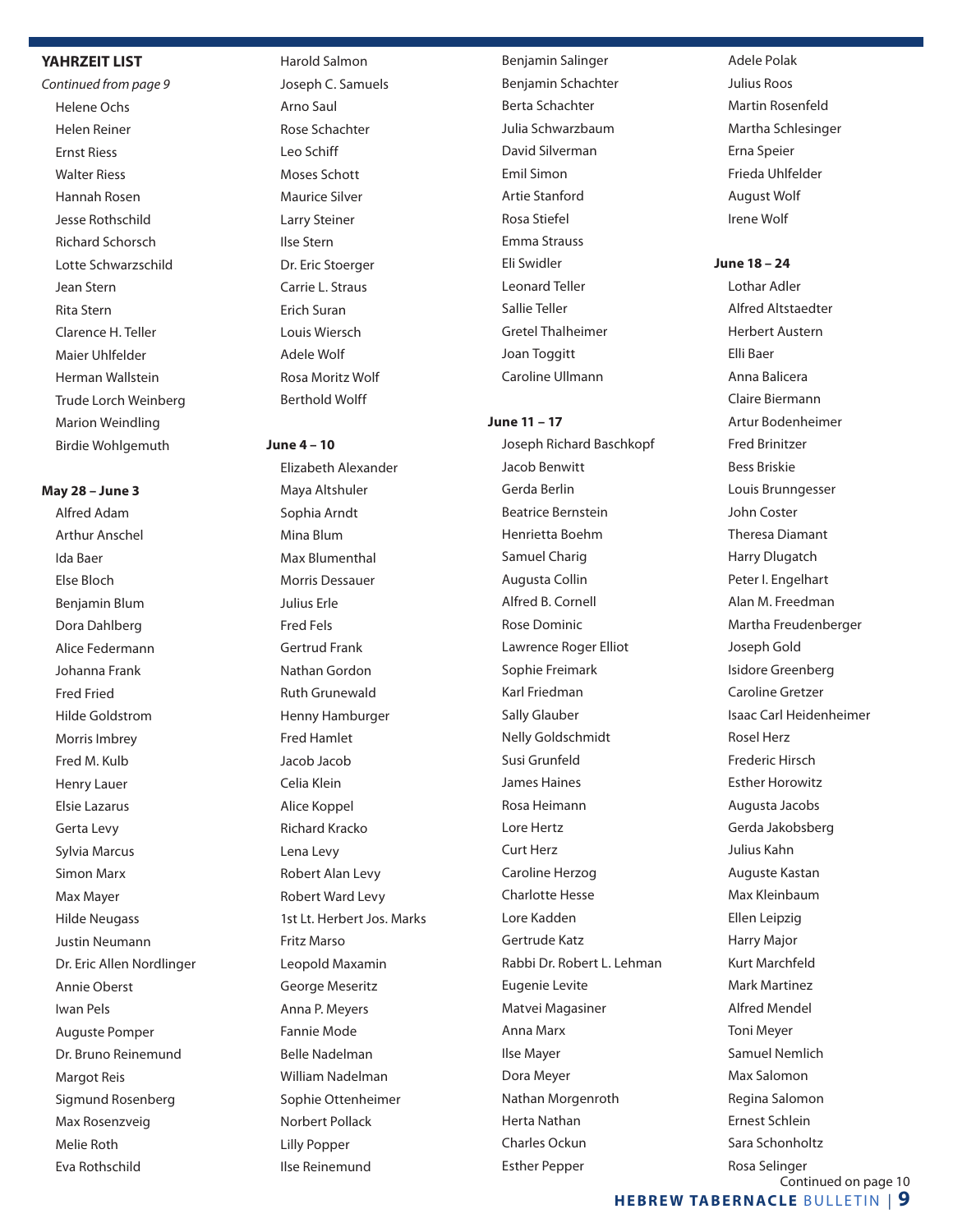### **YAHRZEIT LIST**

*Continued from page 9* Sarah Ethel Simon Ernie Feitler Stern Stella Teichner Ludwig Weingarten

### **June 25 – July 1**

Reuben Batt Rosa Buchdahl Betty David Flora Duhan

Sol Gersch Henry Gerstle Nathan A. Greenberg Martha Gruenewald Gerard J. Hagen Ella Hirsch Robert S. Hirschler Frederick Hoexter Minnie Israel Theodore Israel Bernard Jonas

Isidor Kahn Erwin Koppel William Koy Esther Leise Theodore Leiser Leo Lesser Elsa Moses Martin Neuburger Theodore Ochs Greta M. Pick Dr. Tobias Rosenbluth Erich Scheibe

Gerald Schlesinger Aida Schneider Gerda Schuster Susi Smith Dr. Alice Spiegel Fanny Steinharter Alfred Stern Dora Stokes Julius Strauss Fannie Ullmann Fred Wittner Willy Wurzburg

# *NEWLY RENOVATED SOCIAL HALL AT THE* PLANNING AN EVENT? COME SEE THE



Conveniently located at 185th Street and FortWashington Avenue, half a block from the A train and M4 bus stop.

An assortment of rooms to suit small, medium or large occasions, including meetings, formal celebrations, classes, film presentations&live performances.





Suitable for catered events; equipped with a full Kosher kitchen and in-house catering at rates to fit any budget.

Seating capacity for 300 in our historical Sanctuary, complete with organ, grand piano, and sound-system.





Our grand Social Hall holds 375 and is equipped with curtained stage, projection screen, sound system, banquet tables, and piano.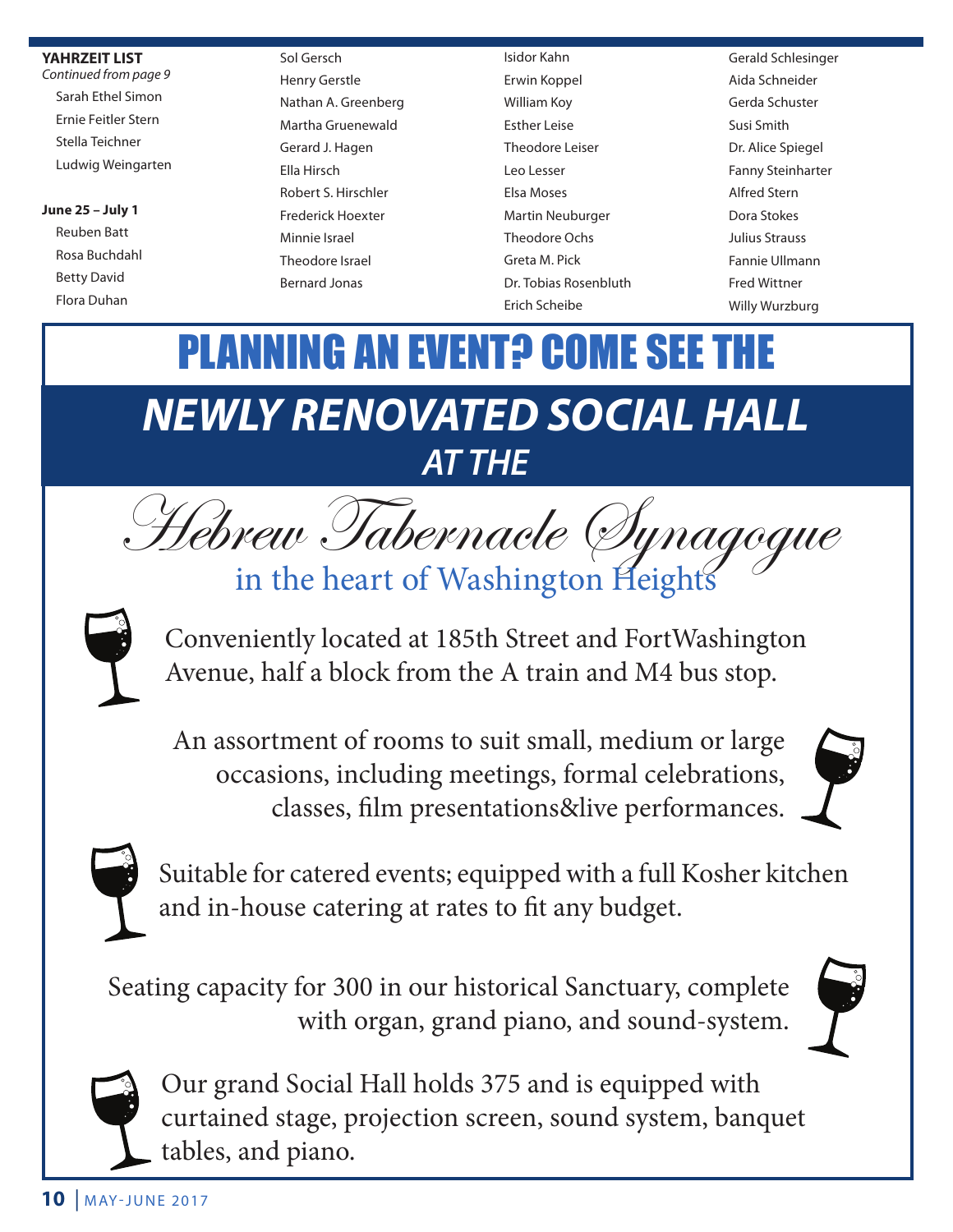### MAY 2017 IYYAR-SIVAN/SIVAN-TAMUZ/5777



### **JUNE 2017 SIVAN-TAMUZ/5777**

| <b>SUNDAY</b>                              | <b>MONDAY</b>                              | <b>TUESDAY</b>      | <b>WEDNESDAY</b>    | <b>THURSDAY</b>                                                         | <b>FRIDAY</b>                                           | <b>SATURDAY</b>                                                                                                                                   |
|--------------------------------------------|--------------------------------------------|---------------------|---------------------|-------------------------------------------------------------------------|---------------------------------------------------------|---------------------------------------------------------------------------------------------------------------------------------------------------|
|                                            |                                            |                     |                     | <b>SIVAN 7</b><br><b>Shavuot II</b><br>10:00 am: Shavuot 2 (and Yizkor) | <b>SIVAN 8</b><br>7:30 pm: Kabbalat Shabbat Service     | SIVAN <sub>9</sub><br><b>Parashat Nasso</b><br>8:30 am: FTJA Sanctuary<br>JS Bar Mitzvah<br>3<br>12:00 pm: JS Bar Mitzvah<br>Luncheon-Social Hall |
| <b>SIVAN 10</b>                            | <b>SIVAN 11</b><br>7:00 pm: Exercise Class | <b>SIVAN 12</b>     | <b>SIVAN 13</b>     | <b>SIVAN 14</b>                                                         | <b>SIVAN 15</b><br>7:30 pm: Kabbalat Shabbat Service    | <b>SIVAN 16</b><br><b>Parashat</b><br><b>Beha'alotcha</b><br>10:00 am: Shabbat Service                                                            |
| 4                                          | 5                                          | 6                   |                     | 8                                                                       | н.                                                      | 10                                                                                                                                                |
| SIVAN <sub>17</sub>                        | <b>SIVAN 18</b><br>7:00 pm: Exercise Class | SIVAN <sub>19</sub> | SIVAN <sub>20</sub> | <b>SIVAN 21</b>                                                         | <b>SIVAN 22</b><br>7:30 pm: Kabbalat Shabbat Service    | <b>SIVAN 23</b><br><b>Parashat Sh'lach</b><br>10:00 am: Shabbat Service                                                                           |
| 44                                         | 12                                         | 13                  | 14                  | 15                                                                      | 16                                                      | 17                                                                                                                                                |
| <b>SIVAN 24</b>                            | <b>SIVAN 25</b><br>7:00 pm: Exercise Class | <b>SIVAN 26</b>     | SIVAN <sub>27</sub> | <b>SIVAN 28</b>                                                         | <b>SIVAN 29</b><br>7:30 pm: Kabbalat Shabbat Service    | <b>SIVAN 30</b><br><b>Parashat Korach</b><br><b>Rosh Chodesh Tamuz</b><br>10:00 am: Shabbat Service                                               |
| 18                                         | 19                                         | 20                  | 21                  | 22                                                                      | 23                                                      | 24                                                                                                                                                |
| <b>TAMUZ1</b><br><b>Rosh Chodesh Tamuz</b> | <b>TAMUZ2</b><br>7:00 pm: Exercise Class   | <b>TAMUZ3</b>       | <b>TAMUZ4</b>       | <b>TAMUZ 5</b>                                                          | TAMUZ <sub>6</sub><br>7:30 pm: Kabbalat Shabbat Service |                                                                                                                                                   |
| 25                                         | 26                                         | 27                  | 28                  | 29                                                                      | 30                                                      |                                                                                                                                                   |